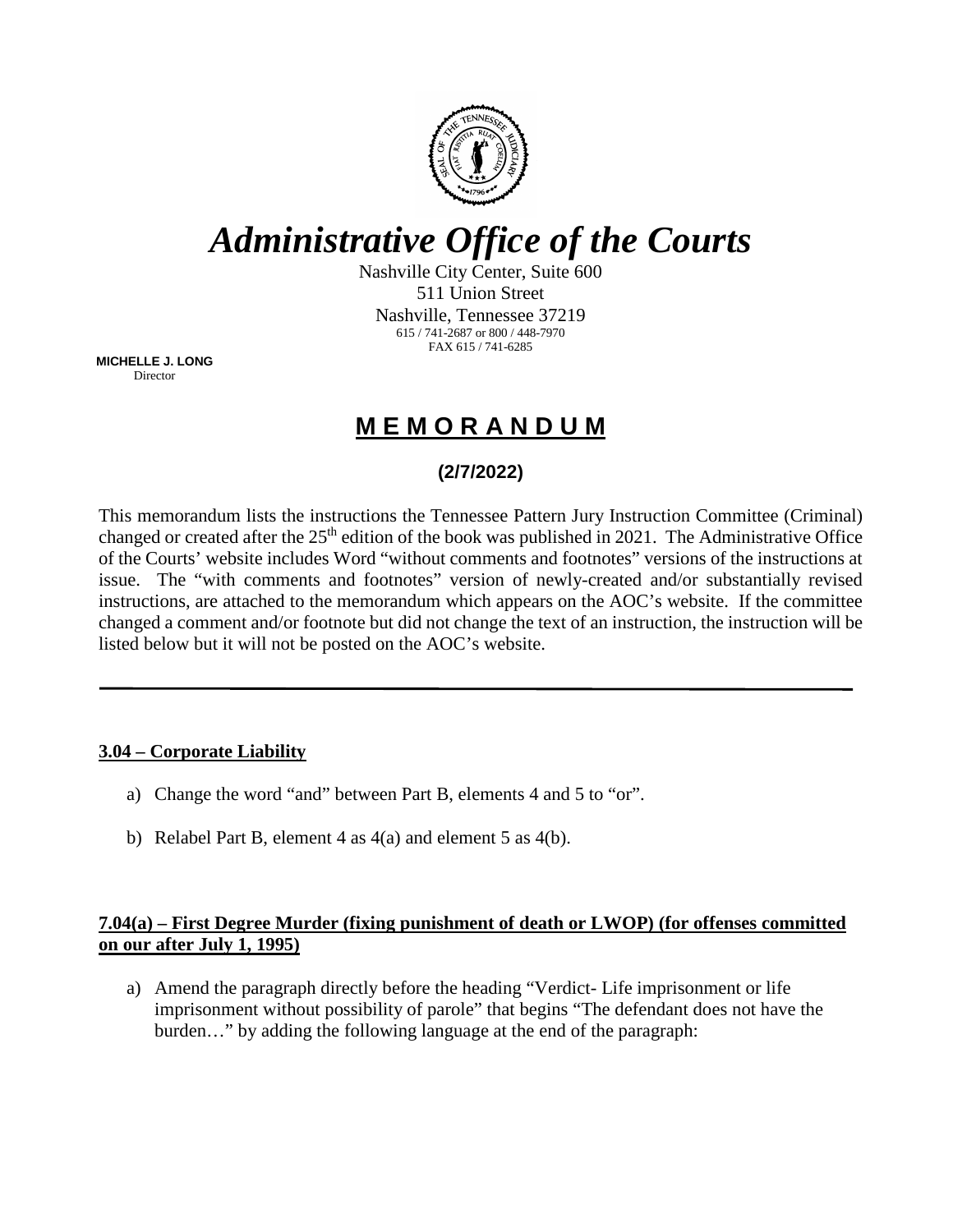[If, after the defendant has elected not to testify at the sentencing hearing after the trial judge has conducted a second *Momon* hearing, the trial judge may also wish to charge T.P.I. – 43.03(b), Defendant: Not testifying during the sentencing hearing].

b) Add the following to the end of Statutory Aggravating Factor (3) inside the closing bracket:

"Knowingly" means that a person acts knowingly with respect to the conduct or to circumstances surrounding the conduct when the person is aware of the nature of the conduct or that the circumstances exist. A person acts knowingly with respect to a result of the person's conduct when the person is aware that the conduct is reasonably certain to cause the result. The requirement of "knowingly" is also established if it is shown that the defendant acted intentionally. "Intentionally" means that a person acts intentionally with respect to the nature of the conduct or to a result of the conduct when it is the person's conscious objective or desire to engage in the conduct or cause the result.

c) Add a footnote after the second sentence in the new definition and renumber subsequent footnotes accordingly. The text of the footnote should read as follows:

T.C.A. § 39-11-106.

d) Add a footnote after the third sentence in the new definition and renumber subsequent footnotes accordingly. The text of the footnote should read as follows:

T.C.A. § 39-11-301(a)(2).

e) Add a footnote after the fourth sentence in the new definition above and renumber subsequent footnotes accordingly. The text of the footnote should read as follows:

T.C.A. § 39-11-106.

f) Add the following to the end of Statutory Aggravating Factor (9) before the last two sentences in bold:

> "Knew" or "known" means that a person acts knowingly with respect to the conduct or to circumstances surrounding the conduct when the person is aware of the nature of the conduct or the circumstances exist. A person acts knowingly with respect to a result of the person's conduct when the person is aware that the conduct is reasonably certain to cause the result.

g) Add a footnote at the end of the above new definition and renumber subsequent footnotes accordingly. The text of the footnote should read as follows:

T.C.A. § 39-11-106.

h) Add the following to the end of Statutory Aggravating Factor (10) inside the closing bracket: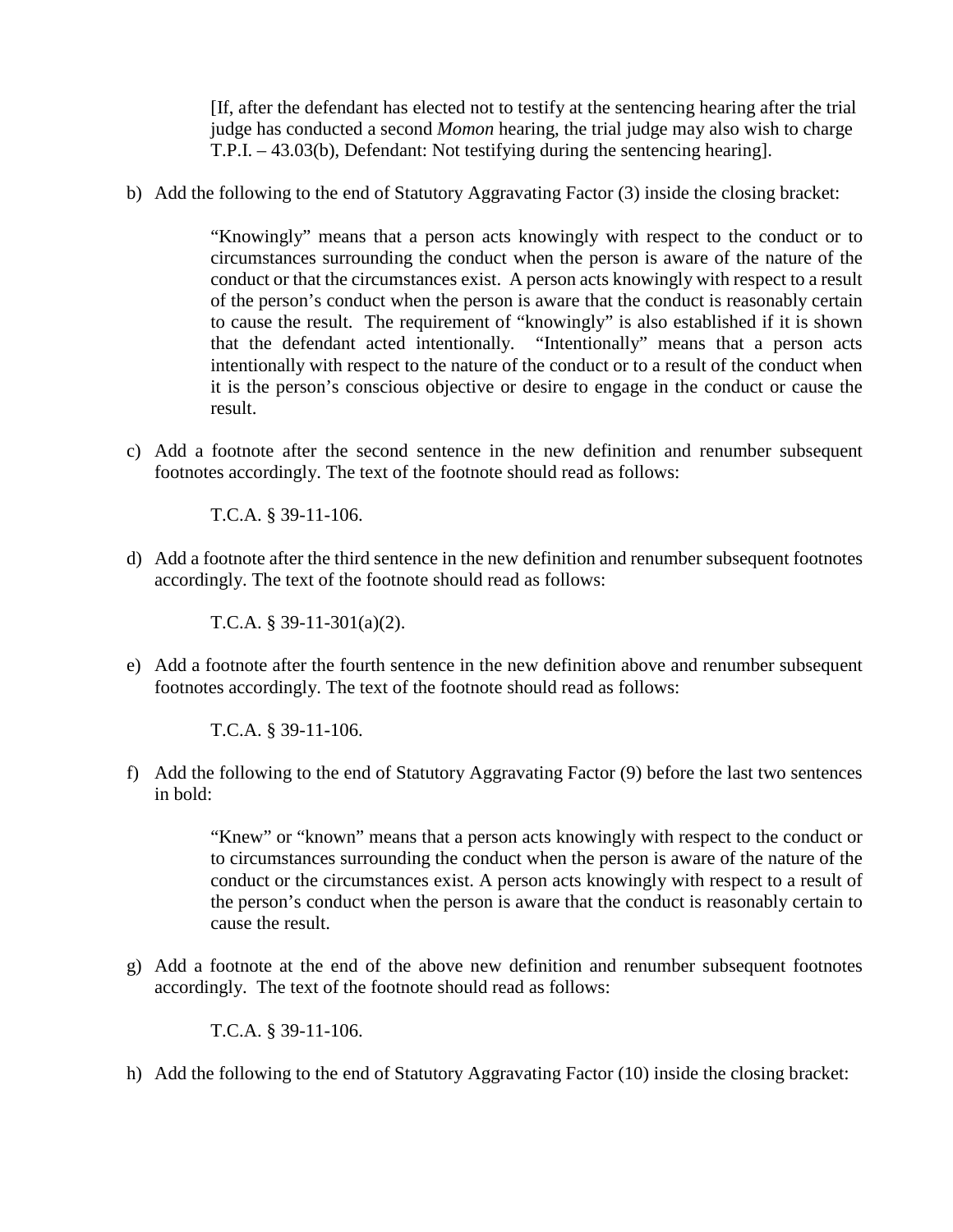"Knew" or "known" means that a person acts knowingly with respect to the conduct or to circumstances surrounding the conduct when the person is aware of the nature of the conduct or the circumstances exist. A person acts knowingly with respect to a result of the person's conduct when the person is aware that the conduct is reasonably certain to cause the result.

i) Add a footnote at the end of the above new definition and renumber subsequent footnotes accordingly. The text of the footnote should read as follows:

T.C.A. § 39-11-106.

j) Add the following to the end of Statutory Aggravating Factor (11) inside the closing bracket:

"Knew" or "known" means that a person acts knowingly with respect to the conduct or to circumstances surrounding the conduct when the person is aware of the nature of the conduct or the circumstances exist. A person acts knowingly with respect to a result of the person's conduct when the person is aware that the conduct is reasonably certain to cause the result.

k) Add a footnote at the end of the above new definition and renumber subsequent footnotes accordingly. The text of the footnote should read as follows:

T.C.A. § 39-11-106.

l) Add the following to the end of Statutory Aggravating Factor (13) inside the closing bracket:

"Knowingly" means that a person acts knowingly with respect to the conduct or to circumstances surrounding the conduct when the person is aware of the nature of the conduct or that the circumstances exist. A person acts knowingly with respect to a result of the person's conduct when the person is aware that the conduct is reasonably certain to cause the result. The requirement of "knowingly" is also established if it is shown that the defendant acted intentionally. "Intentionally" means that a person acts intentionally with respect to the nature of the conduct or to a result of the conduct when it is the person's conscious objective or desire to engage in the conduct or cause the result.

m) Add a footnote after the second sentence in the above new definition and renumber subsequent footnotes accordingly. The text of the footnote should read as follows:

T.C.A. § 39-11-106.

n) Add a footnote after the third sentence in the above new definition and renumber subsequent footnotes accordingly. The text of the footnote should read as follows:

T.C.A. § 39-11-301(a)(2).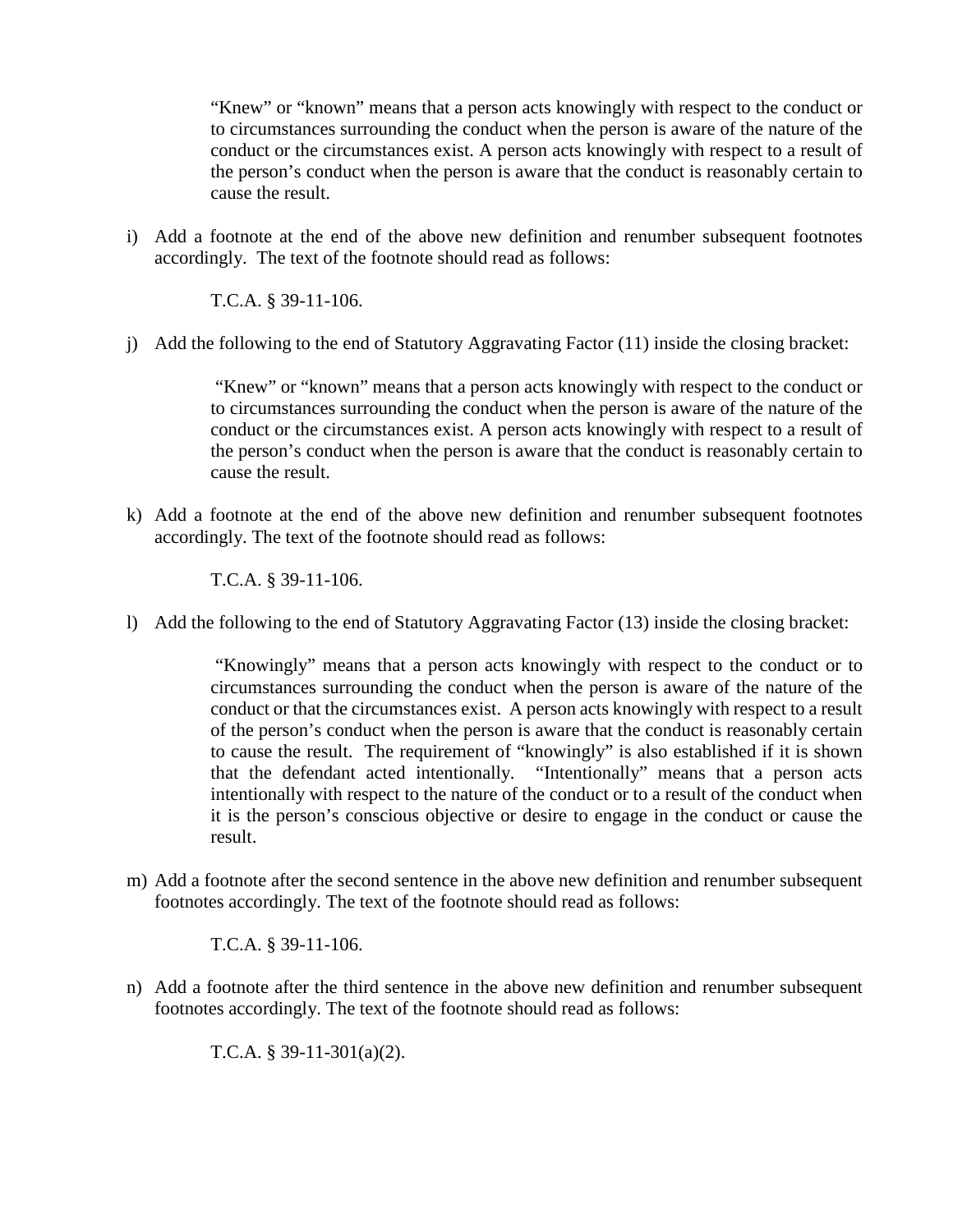o) Add a footnote after the fourth sentence in the above new definition above and renumber subsequent footnotes accordingly. The text of the footnote should read as follows:

T.C.A. § 39-11-106.

p) Add the following to the end of each part of Statutory Aggravating Factor (14) inside the closing bracket before the phrases in bold:

> "Knew" or "known" means that a person acts knowingly with respect to the conduct or to circumstances surrounding the conduct when the person is aware of the nature of the conduct or the circumstances exist. A person acts knowingly with respect to a result of the person's conduct when the person is aware that the conduct is reasonably certain to cause the result.

q) Add a footnote at the end of the above new definition and renumber subsequent footnotes accordingly. The text of the footnote should read as follows:

T.C.A. § 39-11-106.

r) Add the following at the end of Statutory Aggravating Factor (16) inside the closing bracket:

"Knowing" means that a person acts knowingly with respect to the conduct or to circumstances surrounding the conduct when the person is aware of the nature of the conduct or that the circumstances exist. A person acts knowingly with respect to a result of the person's conduct when the person is aware that the conduct is reasonably certain to cause the result.

s) Add a footnote at the end of the above new definition and renumber subsequent footnotes accordingly. The text of the footnote should read as follows:

T.C.A. § 39-11-106.

t) Add the following to the end of Statute Aggravating Factor (18) inside the closing bracket, before the phrase in bold:

> "Knowingly" means that a person acts knowingly with respect to the conduct or to circumstances surrounding the conduct when the person is aware of the nature of the conduct or that the circumstances exist. A person acts knowingly with respect to a result of the person's conduct when the person is aware that the conduct is reasonably certain to cause the result. The requirement of "knowingly" is also established if it is shown that the defendant acted intentionally. "Intentionally" means that a person acts intentionally with respect to the nature of the conduct or to a result of the conduct when it is the person's conscious objective or desire to engage in the conduct or cause the result.

u) Add a footnote after the second sentence in the above new definition and renumber subsequent footnotes accordingly. The text of the footnote should read as follows: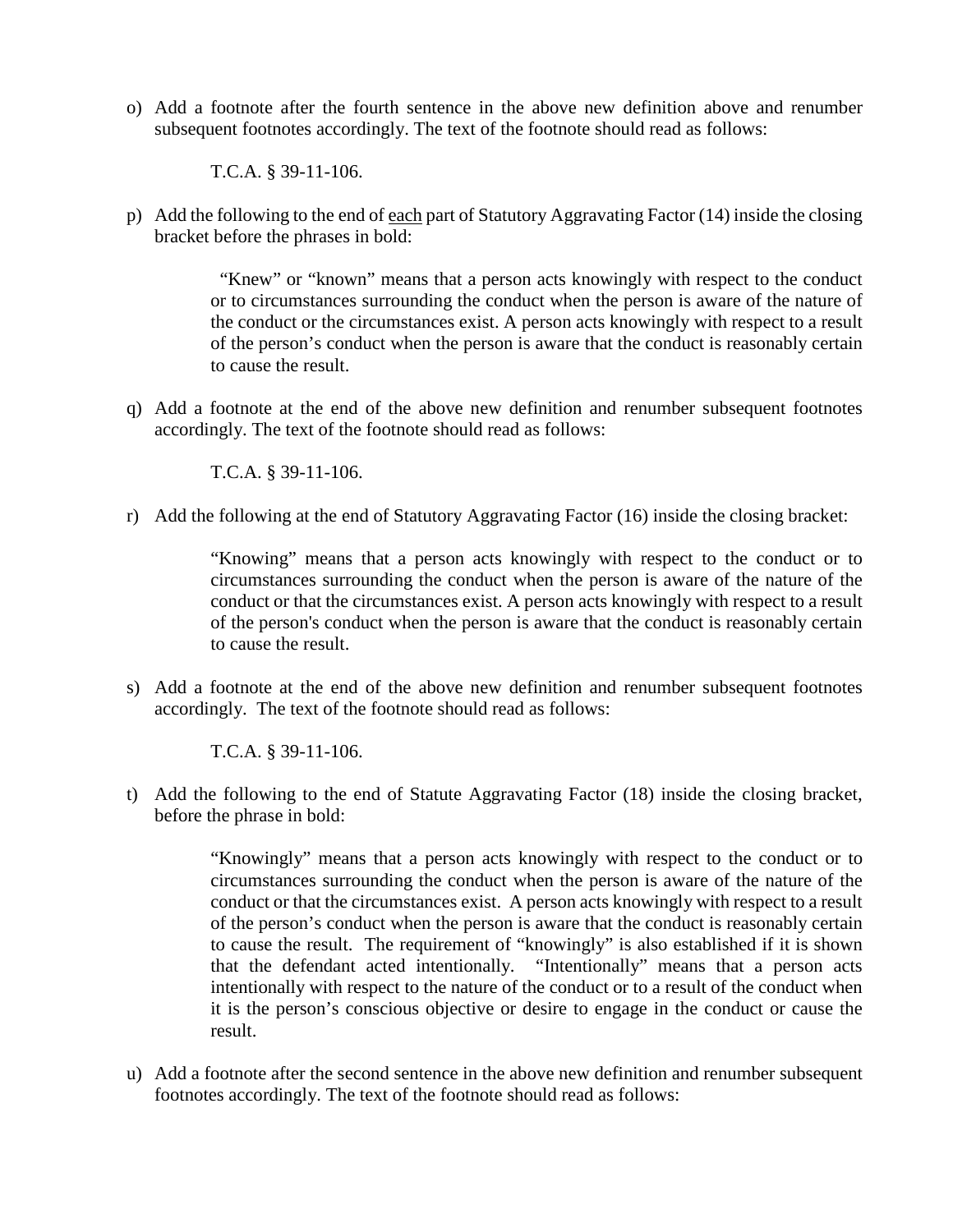T.C.A. § 39-11-106.

v) Add a footnote after the third sentence in the above new definition and renumber subsequent footnotes accordingly. The text of the footnote should read as follows:

T.C.A. § 39-11-301(a)(2).

w) Add a footnote after the fourth sentence in the above new definition above and renumber subsequent footnotes accordingly. The text of the footnote should read as follows:

T.C.A. § 39-11-106.

x) Add the following to the end of Statutory Aggravating Factor (19) inside the closing bracket, before the phrase in bold:

> "Knew" or "known" means that a person acts knowingly with respect to the conduct or to circumstances surrounding the conduct when the person is aware of the nature of the conduct or the circumstances exist. A person acts knowingly with respect to a result of the person's conduct when the person is aware that the conduct is reasonably certain to cause the result.\

y) Add a footnote at the end of the above new definition and renumber subsequent footnotes accordingly. The text of the footnote should read as follows:

T.C.A. § 39-11-106.

#### **7.04(b) – First degree murder (fixing punishment of life imprisonment or LWOP) (for offenses committed on or after July 1, 1985)**

a) Amend the paragraph directly before the heading "Verdict- Life imprisonment or life imprisonment without possibility of parole" that begins "The defendant does not have the burden…" by adding the following language at the end of the paragraph:

> [If, after the defendant has elected not to testify at the sentencing hearing after the trial judge has conducted a second *Momon* hearing, the trial judge may also wish to charge T.P.I. – 43.03(b), Defendant: Not testifying during the sentencing hearing].

b) Add the following to the end of Statutory Aggravating Factor (3) inside the closing bracket:

"Knowingly" means that a person acts knowingly with respect to the conduct or to circumstances surrounding the conduct when the person is aware of the nature of the conduct or that the circumstances exist. A person acts knowingly with respect to a result of the person's conduct when the person is aware that the conduct is reasonably certain to cause the result. The requirement of "knowingly" is also established if it is shown that the defendant acted intentionally. "Intentionally" means that a person acts intentionally with respect to the nature of the conduct or to a result of the conduct when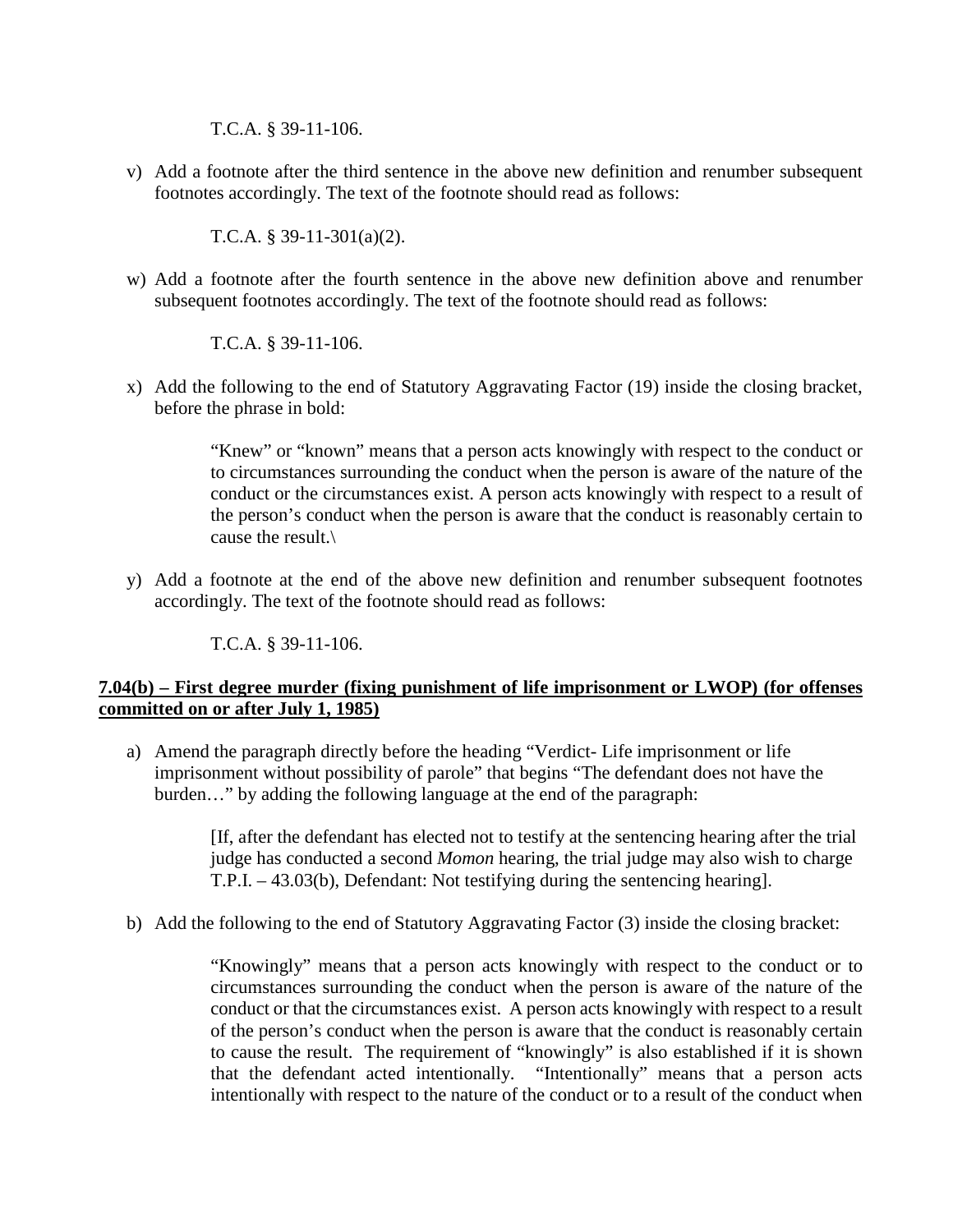it is the person's conscious objective or desire to engage in the conduct or cause the result.

c) Add a footnote after the second sentence in the new definition and renumber subsequent footnotes accordingly. The text of the footnote should read as follows:

T.C.A. § 39-11-106.

d) Add a footnote after the third sentence in the new definition and renumber subsequent footnotes accordingly. The text of the footnote should read as follows:

T.C.A. § 39-11-301(a)(2).

e) Add a footnote after the fourth sentence in the new definition above and renumber subsequent footnotes accordingly. The text of the footnote should read as follows:

T.C.A. § 39-11-106.

f) Add the following to the end of Statutory Aggravating Factor (9) before the last two sentences in bold:

> "Knew" or "known" means that a person acts knowingly with respect to the conduct or to circumstances surrounding the conduct when the person is aware of the nature of the conduct or the circumstances exist. A person acts knowingly with respect to a result of the person's conduct when the person is aware that the conduct is reasonably certain to cause the result.

g) Add a footnote at the end of the above new definition and renumber subsequent footnotes accordingly. The text of the footnote should read as follows:

T.C.A. § 39-11-106.

h) Add the following to the end of Statutory Aggravating Factor (10) inside the closing bracket:

"Knew" or "known" means that a person acts knowingly with respect to the conduct or to circumstances surrounding the conduct when the person is aware of the nature of the conduct or the circumstances exist. A person acts knowingly with respect to a result of the person's conduct when the person is aware that the conduct is reasonably certain to cause the result.

i) Add a footnote at the end of the above new definition and renumber subsequent footnotes accordingly. The text of the footnote should read as follows:

T.C.A. § 39-11-106.

j) Add the following to the end of Statutory Aggravating Factor (11) inside the closing bracket: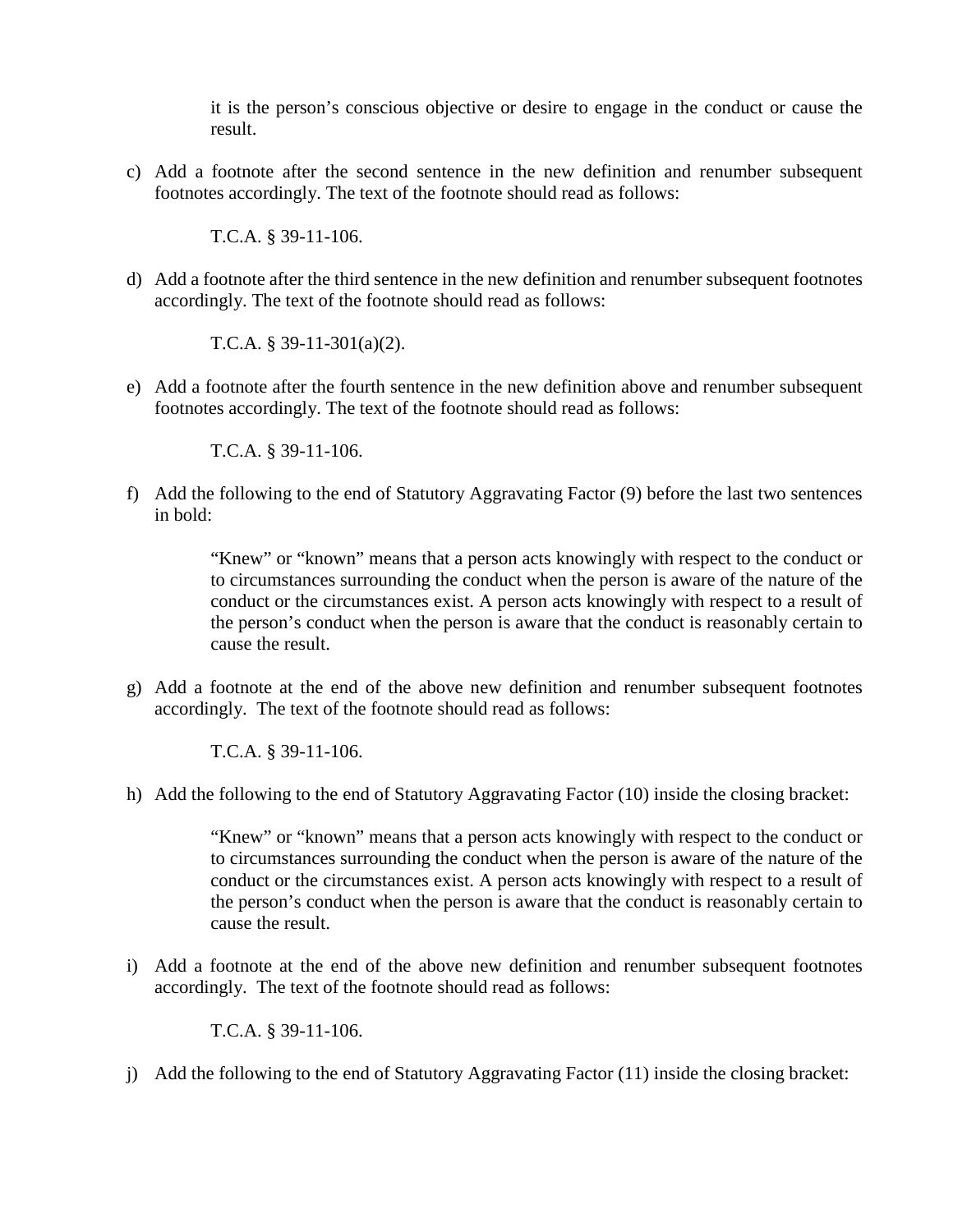"Knew" or "known" means that a person acts knowingly with respect to the conduct or to circumstances surrounding the conduct when the person is aware of the nature of the conduct or the circumstances exist. A person acts knowingly with respect to a result of the person's conduct when the person is aware that the conduct is reasonably certain to cause the result.

k) Add a footnote at the end of the above new definition and renumber subsequent footnotes accordingly. The text of the footnote should read as follows:

T.C.A. § 39-11-106.

l) Add the following to the end of Statutory Aggravating Factor (13) inside the closing bracket:

"Knowingly" means that a person acts knowingly with respect to the conduct or to circumstances surrounding the conduct when the person is aware of the nature of the conduct or that the circumstances exist. A person acts knowingly with respect to a result of the person's conduct when the person is aware that the conduct is reasonably certain to cause the result. The requirement of "knowingly" is also established if it is shown that the defendant acted intentionally. "Intentionally" means that a person acts intentionally with respect to the nature of the conduct or to a result of the conduct when it is the person's conscious objective or desire to engage in the conduct or cause the result.

m) Add a footnote after the second sentence in the above new definition and renumber subsequent footnotes accordingly. The text of the footnote should read as follows:

T.C.A. § 39-11-106.

n) Add a footnote after the third sentence in the above new definition and renumber subsequent footnotes accordingly. The text of the footnote should read as follows:

T.C.A. § 39-11-301(a)(2).

o) Add a footnote after the fourth sentence in the above new definition above and renumber subsequent footnotes accordingly. The text of the footnote should read as follows:

T.C.A. § 39-11-106.

p) Add the following to the end of each part of Statutory Aggravating Factor (14) inside the closing bracket before the phrases in bold:

> "Knew" or "known" means that a person acts knowingly with respect to the conduct or to circumstances surrounding the conduct when the person is aware of the nature of the conduct or the circumstances exist. A person acts knowingly with respect to a result of the person's conduct when the person is aware that the conduct is reasonably certain to cause the result.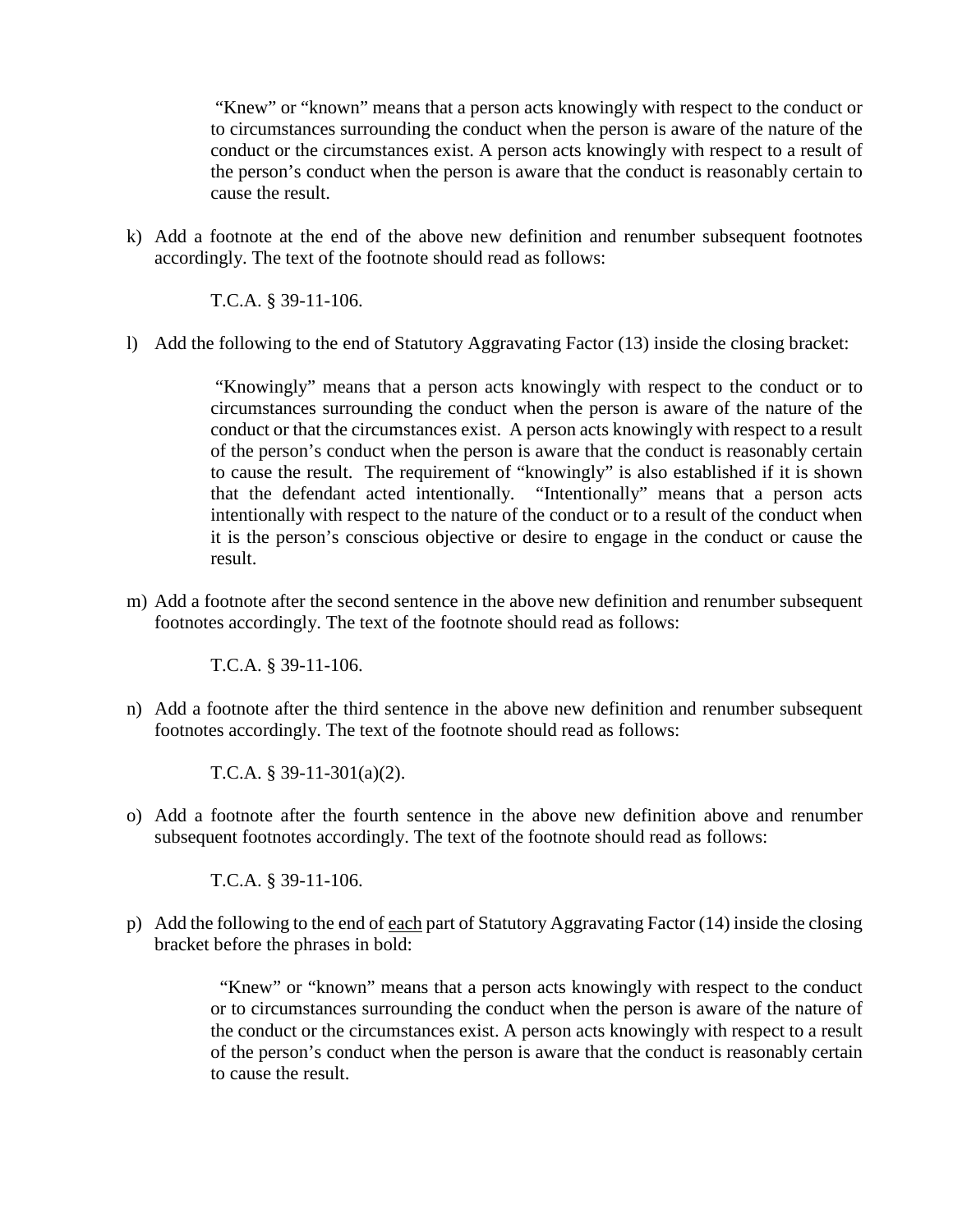q) Add a footnote at the end of the above new definition and renumber subsequent footnotes accordingly. The text of the footnote should read as follows:

T.C.A. § 39-11-106.

r) Add the following at the end of Statutory Aggravating Factor (16) inside the closing bracket:

"Knowing" means that a person acts knowingly with respect to the conduct or to circumstances surrounding the conduct when the person is aware of the nature of the conduct or that the circumstances exist. A person acts knowingly with respect to a result of the person's conduct when the person is aware that the conduct is reasonably certain to cause the result.

s) Add a footnote at the end of the above new definition and renumber subsequent footnotes accordingly. The text of the footnote should read as follows:

T.C.A. § 39-11-106.

t) Add the following to the end of Statute Aggravating Factor (18) inside the closing bracket, before the phrase in bold:

> "Knowingly" means that a person acts knowingly with respect to the conduct or to circumstances surrounding the conduct when the person is aware of the nature of the conduct or that the circumstances exist. A person acts knowingly with respect to a result of the person's conduct when the person is aware that the conduct is reasonably certain to cause the result. The requirement of "knowingly" is also established if it is shown that the defendant acted intentionally. "Intentionally" means that a person acts intentionally with respect to the nature of the conduct or to a result of the conduct when it is the person's conscious objective or desire to engage in the conduct or cause the result.

u) Add a footnote after the second sentence in the above new definition and renumber subsequent footnotes accordingly. The text of the footnote should read as follows:

T.C.A. § 39-11-106.

v) Add a footnote after the third sentence in the above new definition and renumber subsequent footnotes accordingly. The text of the footnote should read as follows:

T.C.A. § 39-11-301(a)(2).

w) Add a footnote after the fourth sentence in the above new definition above and renumber subsequent footnotes accordingly. The text of the footnote should read as follows:

T.C.A. § 39-11-106.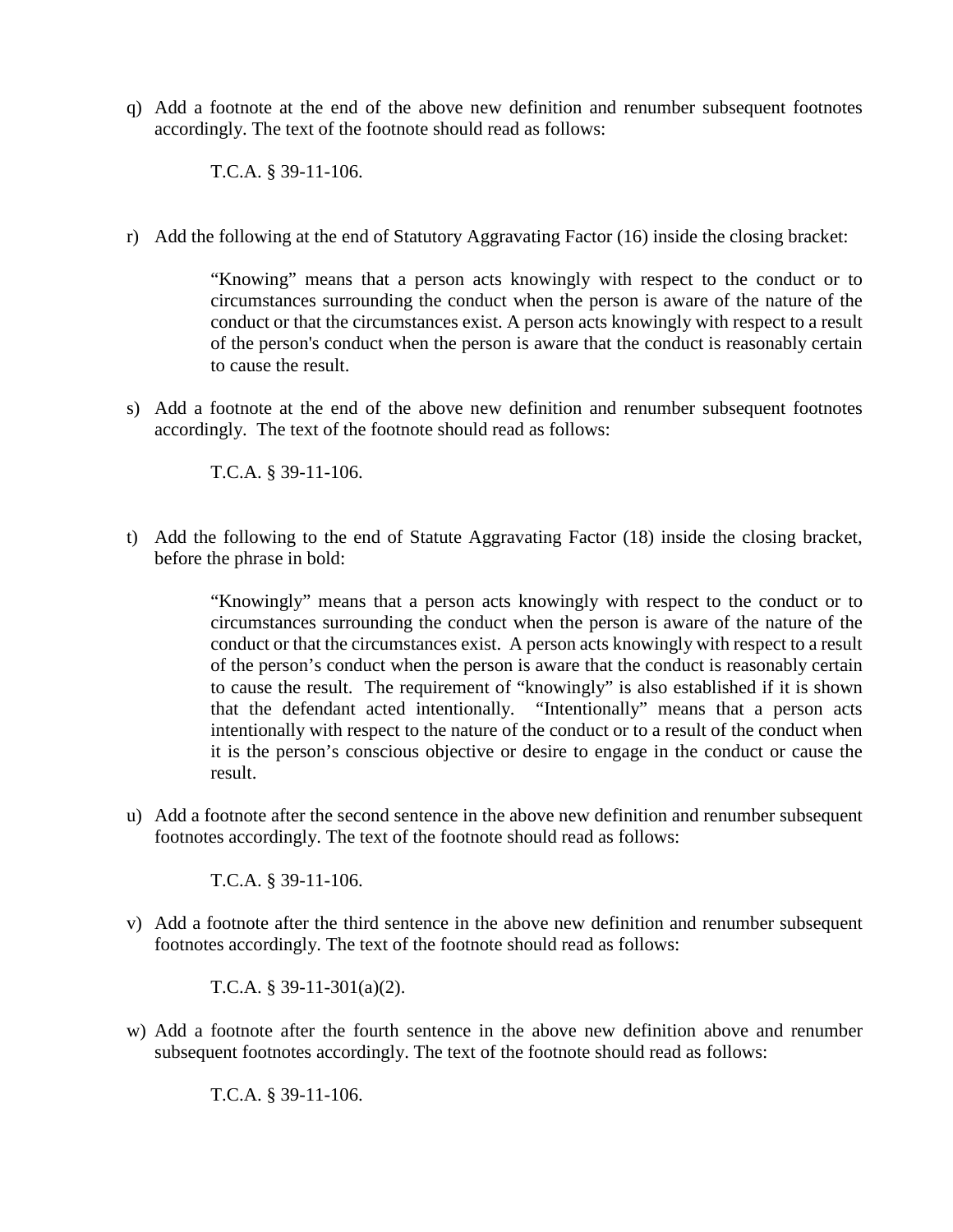x) Add the following to the end of Statutory Aggravating Factor (19) inside the closing bracket, before the phrase in bold:

> "Knew" or "known" means that a person acts knowingly with respect to the conduct or to circumstances surrounding the conduct when the person is aware of the nature of the conduct or the circumstances exist. A person acts knowingly with respect to a result of the person's conduct when the person is aware that the conduct is reasonably certain to cause the result.\

y) Add a footnote at the end of the above new definition and renumber subsequent footnotes accordingly. The text of the footnote should read as follows:

T.C.A. § 39-11-106.

#### **7.04(c) – First degree murder in the perpetration or attempt to perpetrate an act of terrorism (fixing punishment of death or LWOP)**

a) Amend the paragraph directly before the heading "Verdict- Life imprisonment or life imprisonment without possibility of parole" that begins "The defendant does not have the burden…" by adding the following language at the end of the paragraph:

> [If, after the defendant has elected not to testify at the sentencing hearing after the trial judge has conducted a second *Momon* hearing, the trial judge may also wish to charge T.P.I. – 43.03(b) Defendant: Not testifying during the sentencing hearing].

b) Add the following to the end of Statutory Aggravating Factor (3) inside the closing bracket:

"Knowingly" means that a person acts knowingly with respect to the conduct or to circumstances surrounding the conduct when the person is aware of the nature of the conduct or that the circumstances exist. A person acts knowingly with respect to a result of the person's conduct when the person is aware that the conduct is reasonably certain to cause the result. The requirement of "knowingly" is also established if it is shown that the defendant acted intentionally. "Intentionally" means that a person acts intentionally with respect to the nature of the conduct or to a result of the conduct when it is the person's conscious objective or desire to engage in the conduct or cause the result.

c) Add a footnote after the second sentence in the new definition and renumber subsequent footnotes accordingly. The text of the footnote should read as follows:

T.C.A. § 39-11-106.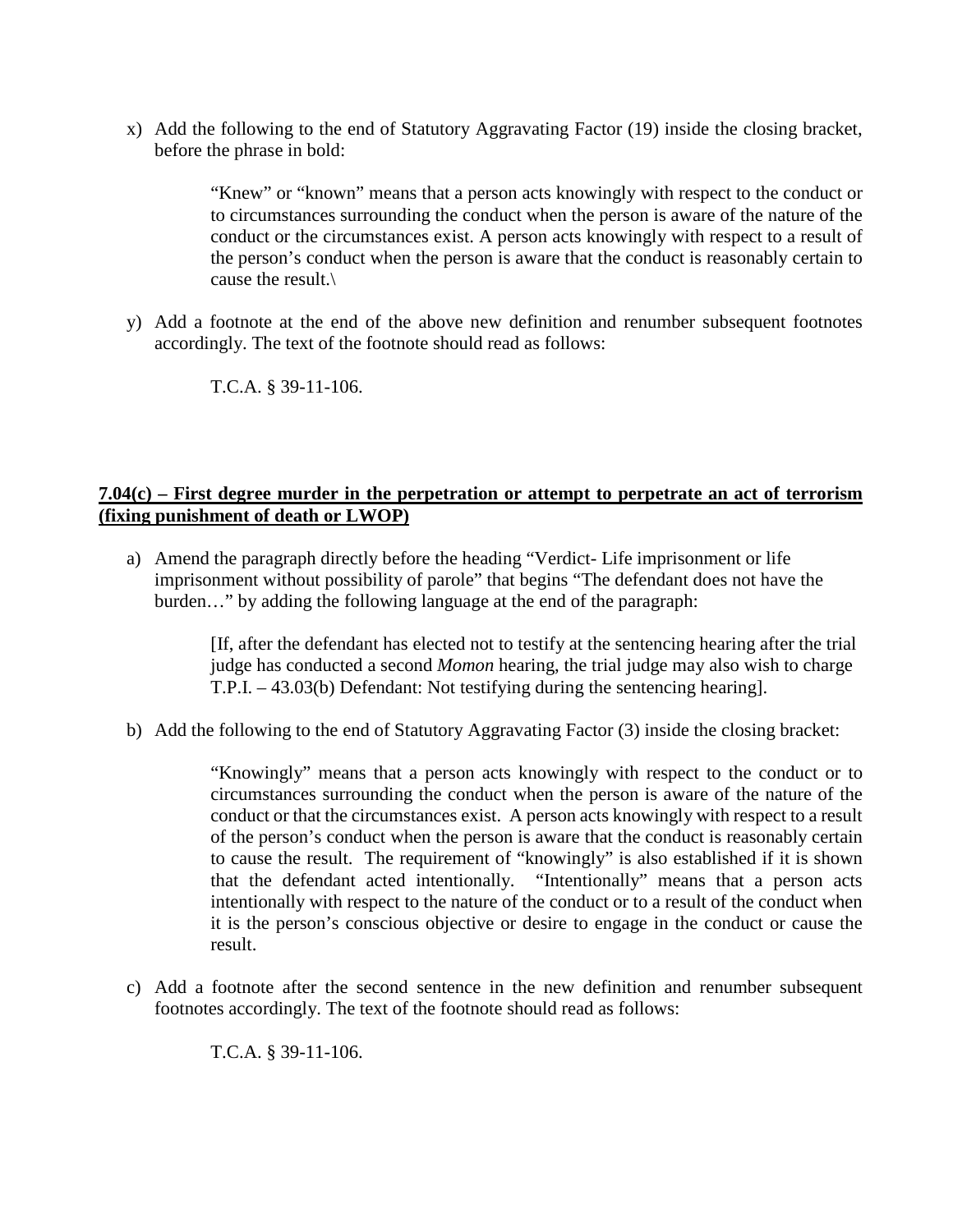d) Add a footnote after the third sentence in the new definition and renumber subsequent footnotes accordingly. The text of the footnote should read as follows:

T.C.A. § 39-11-301(a)(2).

e) Add a footnote after the fourth sentence in the new definition above and renumber subsequent footnotes accordingly. The text of the footnote should read as follows:

T.C.A. § 39-11-106.

f) Add the following to the end of Statutory Aggravating Factor (9) before the last two sentences in bold:

> "Knew" or "known" means that a person acts knowingly with respect to the conduct or to circumstances surrounding the conduct when the person is aware of the nature of the conduct or the circumstances exist. A person acts knowingly with respect to a result of the person's conduct when the person is aware that the conduct is reasonably certain to cause the result.

g) Add a footnote at the end of the above new definition and renumber subsequent footnotes accordingly. The text of the footnote should read as follows:

T.C.A. § 39-11-106.

h) Add the following to the end of Statutory Aggravating Factor (10) inside the closing bracket:

"Knew" or "known" means that a person acts knowingly with respect to the conduct or to circumstances surrounding the conduct when the person is aware of the nature of the conduct or the circumstances exist. A person acts knowingly with respect to a result of the person's conduct when the person is aware that the conduct is reasonably certain to cause the result.

i) Add a footnote at the end of the above new definition and renumber subsequent footnotes accordingly. The text of the footnote should read as follows:

T.C.A. § 39-11-106.

j) Add the following to the end of Statutory Aggravating Factor (11) inside the closing bracket:

"Knew" or "known" means that a person acts knowingly with respect to the conduct or to circumstances surrounding the conduct when the person is aware of the nature of the conduct or the circumstances exist. A person acts knowingly with respect to a result of the person's conduct when the person is aware that the conduct is reasonably certain to cause the result.

k) Add a footnote at the end of the above new definition and renumber subsequent footnotes accordingly. The text of the footnote should read as follows: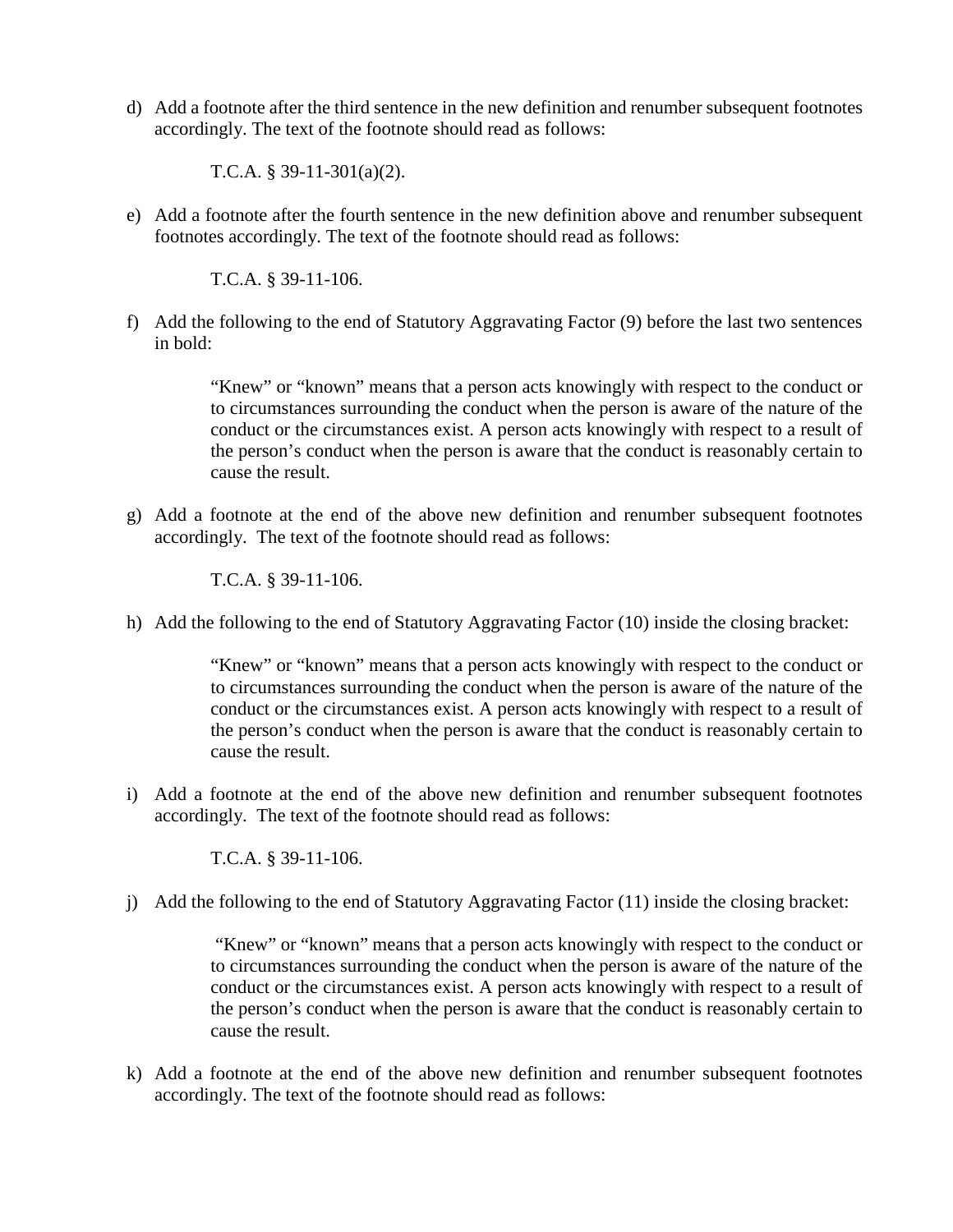T.C.A. § 39-11-106.

l) Add the following to the end of Statutory Aggravating Factor (13) inside the closing bracket:

"Knowingly" means that a person acts knowingly with respect to the conduct or to circumstances surrounding the conduct when the person is aware of the nature of the conduct or that the circumstances exist. A person acts knowingly with respect to a result of the person's conduct when the person is aware that the conduct is reasonably certain to cause the result. The requirement of "knowingly" is also established if it is shown that the defendant acted intentionally. "Intentionally" means that a person acts intentionally with respect to the nature of the conduct or to a result of the conduct when it is the person's conscious objective or desire to engage in the conduct or cause the result.

m) Add a footnote after the second sentence in the above new definition and renumber subsequent footnotes accordingly. The text of the footnote should read as follows:

T.C.A. § 39-11-106.

n) Add a footnote after the third sentence in the above new definition and renumber subsequent footnotes accordingly. The text of the footnote should read as follows:

T.C.A. § 39-11-301(a)(2).

o) Add a footnote after the fourth sentence in the above new definition above and renumber subsequent footnotes accordingly. The text of the footnote should read as follows:

T.C.A. § 39-11-106.

p) Add the following to the end of Statutory Aggravating Factor (14) inside the closing bracket:

"Knew" or "known" means that a person acts knowingly with respect to the conduct or to circumstances surrounding the conduct when the person is aware of the nature of the conduct or the circumstances exist. A person acts knowingly with respect to a result of the person's conduct when the person is aware that the conduct is reasonably certain to cause the result.

q) Add a footnote at the end of the above new definition and renumber subsequent footnotes accordingly. The text of the footnote should read as follows:

T.C.A. § 39-11-106.

r) Add the following at the end of Statutory Aggravating Factor (16) inside the closing bracket: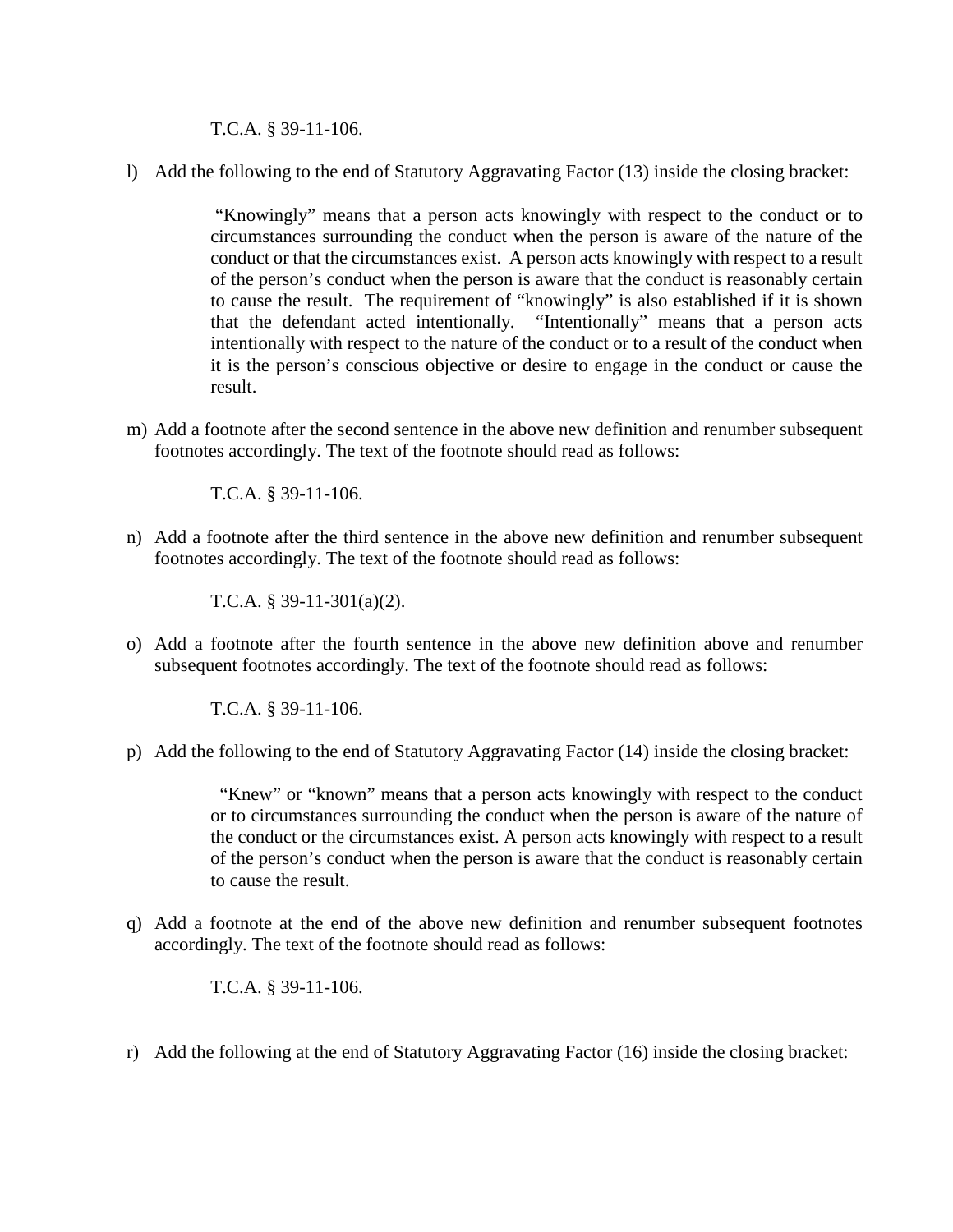"Knowing" means that a person acts knowingly with respect to the conduct or to circumstances surrounding the conduct when the person is aware of the nature of the conduct or that the circumstances exist. A person acts knowingly with respect to a result of the person's conduct when the person is aware that the conduct is reasonably certain to cause the result.

s) Add a footnote at the end of the above new definition and renumber subsequent footnotes accordingly. The text of the footnote should read as follows:

T.C.A. § 39-11-106.

t) Add the following to the end of Statute Aggravating Factor (18) inside the closing bracket, before the phrase in bold:

> "Knowingly" means that a person acts knowingly with respect to the conduct or to circumstances surrounding the conduct when the person is aware of the nature of the conduct or that the circumstances exist. A person acts knowingly with respect to a result of the person's conduct when the person is aware that the conduct is reasonably certain to cause the result. The requirement of "knowingly" is also established if it is shown that the defendant acted intentionally. "Intentionally" means that a person acts intentionally with respect to the nature of the conduct or to a result of the conduct when it is the person's conscious objective or desire to engage in the conduct or cause the result.

u) Add a footnote after the second sentence in the above new definition and renumber subsequent footnotes accordingly. The text of the footnote should read as follows:

T.C.A. § 39-11-106.

v) Add a footnote after the third sentence in the above new definition and renumber subsequent footnotes accordingly. The text of the footnote should read as follows:

T.C.A. § 39-11-301(a)(2).

w) Add a footnote after the fourth sentence in the above new definition above and renumber subsequent footnotes accordingly. The text of the footnote should read as follows:

T.C.A. § 39-11-106.

x) Add the following to the end of Statutory Aggravating Factor (19) inside the closing bracket, before the phrase in bold:

> "Knew" or "known" means that a person acts knowingly with respect to the conduct or to circumstances surrounding the conduct when the person is aware of the nature of the conduct or the circumstances exist. A person acts knowingly with respect to a result of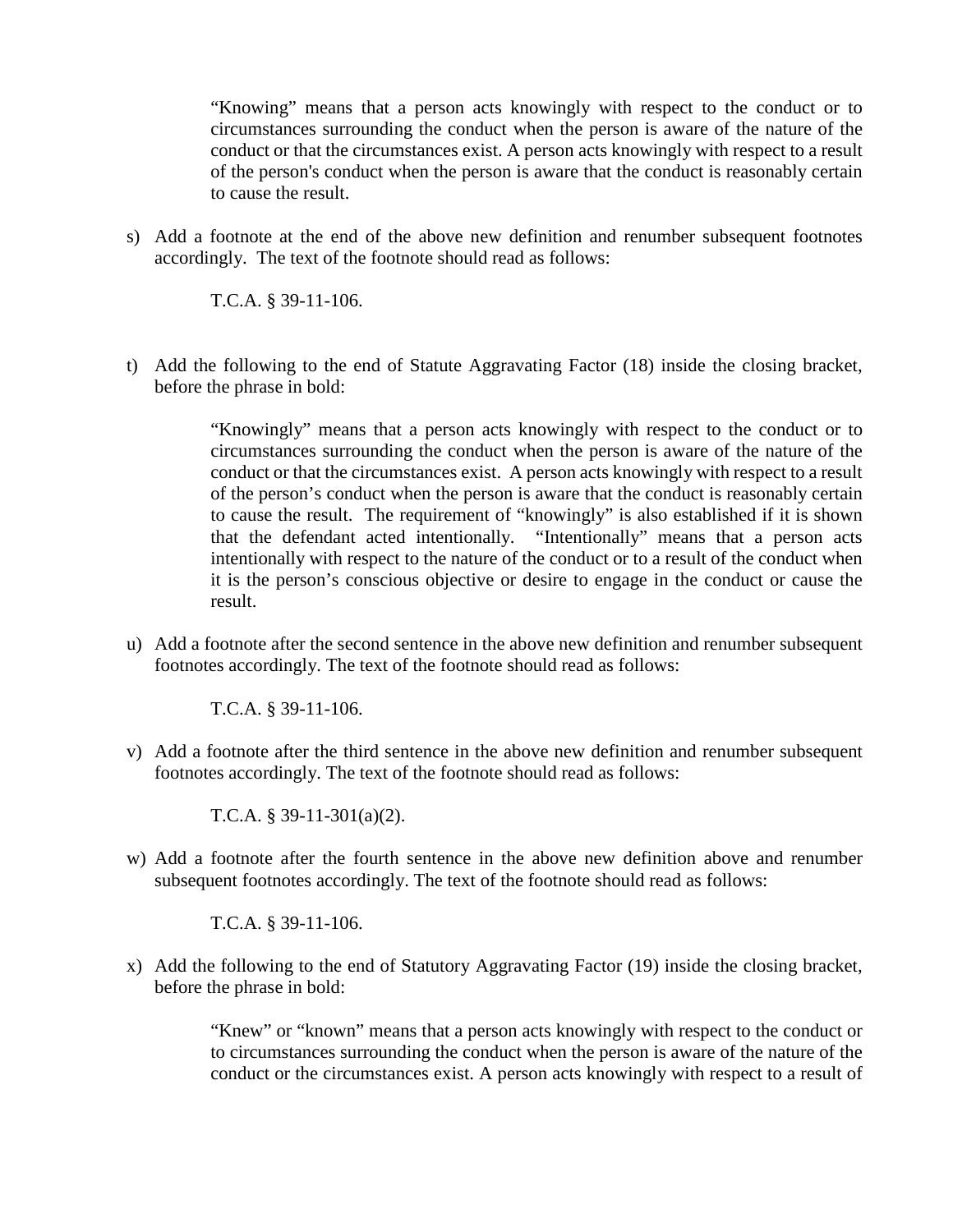the person's conduct when the person is aware that the conduct is reasonably certain to cause the result.\

y) Add a footnote at the end of the above new definition and renumber subsequent footnotes accordingly. The text of the footnote should read as follows:

T.C.A. § 39-11-106.

#### **7.06 – Voluntary manslaughter**

a) Add the following new definition after the definition of "motor vehicle":

"Passion" means any of the human emotions known as anger, rage, sudden resentment, terror, or similar emotions, which renders the mind incapable of cool reflection.

b) Add a footnote at the end of the new definition of "Passion" and renumber subsequent footnotes accordingly. The text of the footnote should read as follows:

> State v. Bullington, 532 S.W.2d 556, 559-60 (Tenn. 1976), as modified by the Committee. However, State v. Mann, 959 S.W.2d 503, 522 (Tenn. 1997)(appendix) holds that the word "passion" is in "common use and can be understood by people of ordinary intelligence" and that "in the absence of anything in the charge to obscure the meaning" of that term, it is not necessary for the trial judge to define it."

#### **10.12 – [Aggravated] rape of a child**

a) Replace the language in Comment One beginning at the sentence that begins "If committed by a juvenile on or after 7/1/21…" to the end with the following language:

> If committed by a juvenile on or after 7/1/21, the juvenile's "sentence must be from within Range III." T.C.A. § 39-13-531(b)(1) and T.C.A. § 40-35-501(i)(2). There shall be no release eligibility for a person committing aggravated rape of a child, if the defendant was a juvenile at the time of commission of the offense, or facilitation of rape of a child or facilitation of aggravated rape of a child for offenses committed on or after July 1, 2021, until the person has served one hundred percent (100%) of the sentence imposed by the court less sentence credits earned and retained. However, no sentence reduction credits authorized by § 41-21-236 or any other law shall operate to reduce the mandatory minimum sentence imposed by the court by more than fifteen percent (15%). T.C.A. § 40-35-501.

#### **40.06 – Defense: Self-defense**

a) Replace the language of exception #3 of the list of when presumptions do not apply (currently at the top of page 1314) with the following: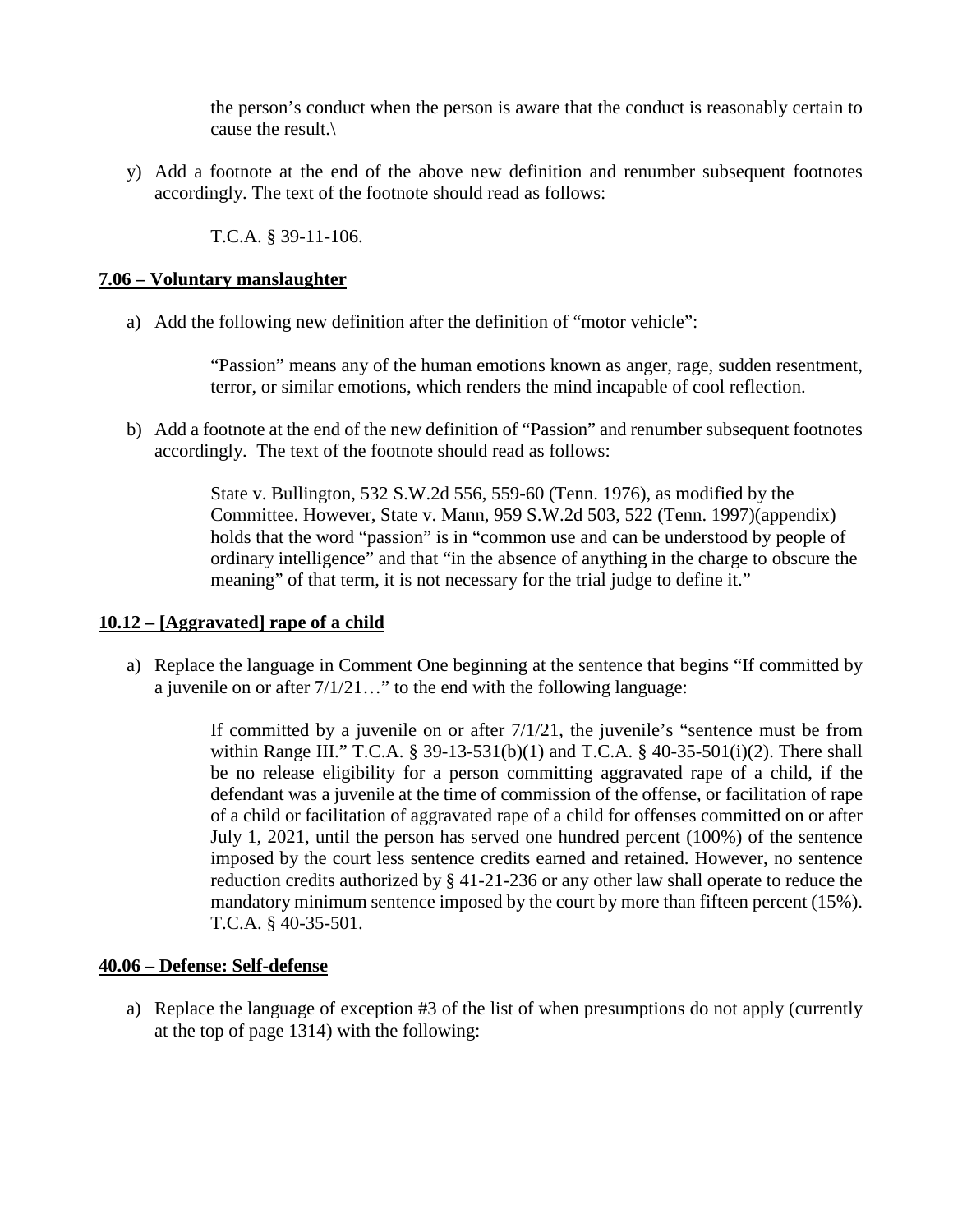**(3) Only for offenses committed prior to 7/1/21:** the defendant was engaged in an unlawful activity, or was using the *[residence] [business] [dwelling] [occupied vehicle]* to further an unlawful activity;

or **Only for offenses committed on or after 7/1/21:** the defendant was engaged in [*a felony or Class A misdemeanor*], or was using the *[residence] [business] [dwelling] [occupied vehicle]* to further [*a felony or Class A misdemeanor*].

[**See Comment 5:** The defendant is not engaged in *[conduct that would constitute [the felony or Class A misdemeanor]* [*using a [dwelling] [business] [residence] [occupied vehicle] to further* [*a felony or Class A misdemeanor*] *]* if the defendant was engaged in *[the felony or Class A misdemeanor] [using the*  [dwelling] [business] [residence] [occupied vehicle] to further [a felony or *Class A misdemeanor*] *]* due to the defendant's status as a victim of human trafficking. The defendant has the burden of proving *[his] [her]* status as a victim of human trafficking by clear and convincing evidence. "Clear and convincing evidence" means evidence in which there is no serious or substantial doubt about the correctness of the conclusions drawn from the evidence, which may be provided to you through testimony.]; or

b) Add a footnote to the term "clear and convincing evidence" in the above new paragraph. The text of the footnote should read as follows:

State v. Flake, 88 S.W.3d 540, 554 (Tenn. 2002).

c) Put brackets around the following definition paragraphs:

"Business" "Grave sexual abuse" "Vehicle"

d) Amend Comment 5 to read as follows:

For offenses committed on or after  $7/1/21$ , if the defendant proves by clear and convincing evidence to the jury that the conduct that would constitute a felony or Class A misdemeanor or the use of the residence, business, dwelling or occupied vehicle was due to the defendant's status as a victim of human trafficking, the presumption of the defendant's reasonable belief of death, serious bodily injury or grave sexual abuse would still apply. T.C.A. § 39-11-611(b)(3) and  $(d)(3)(B)$ .

#### **43.03 – Defendant: Not testifying**

a) Renumber this instruction as 43.03(a).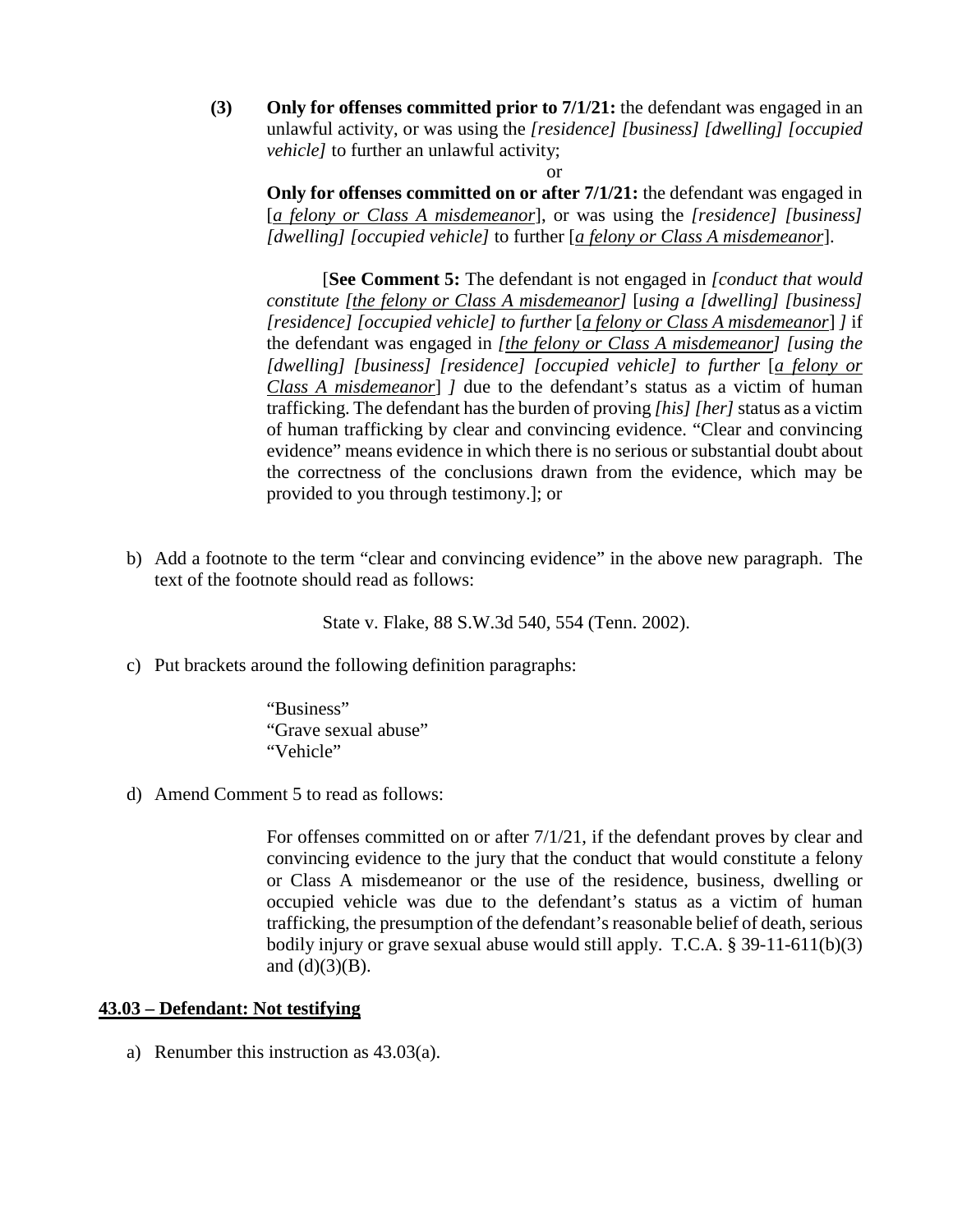### **43.03(b)- Defendant: Not testifying during the sentencing hearing**

a) Add attachment one to this memo as new instruction  $43.03(b)$  – Defendant: Not testifying during the sentencing hearing.